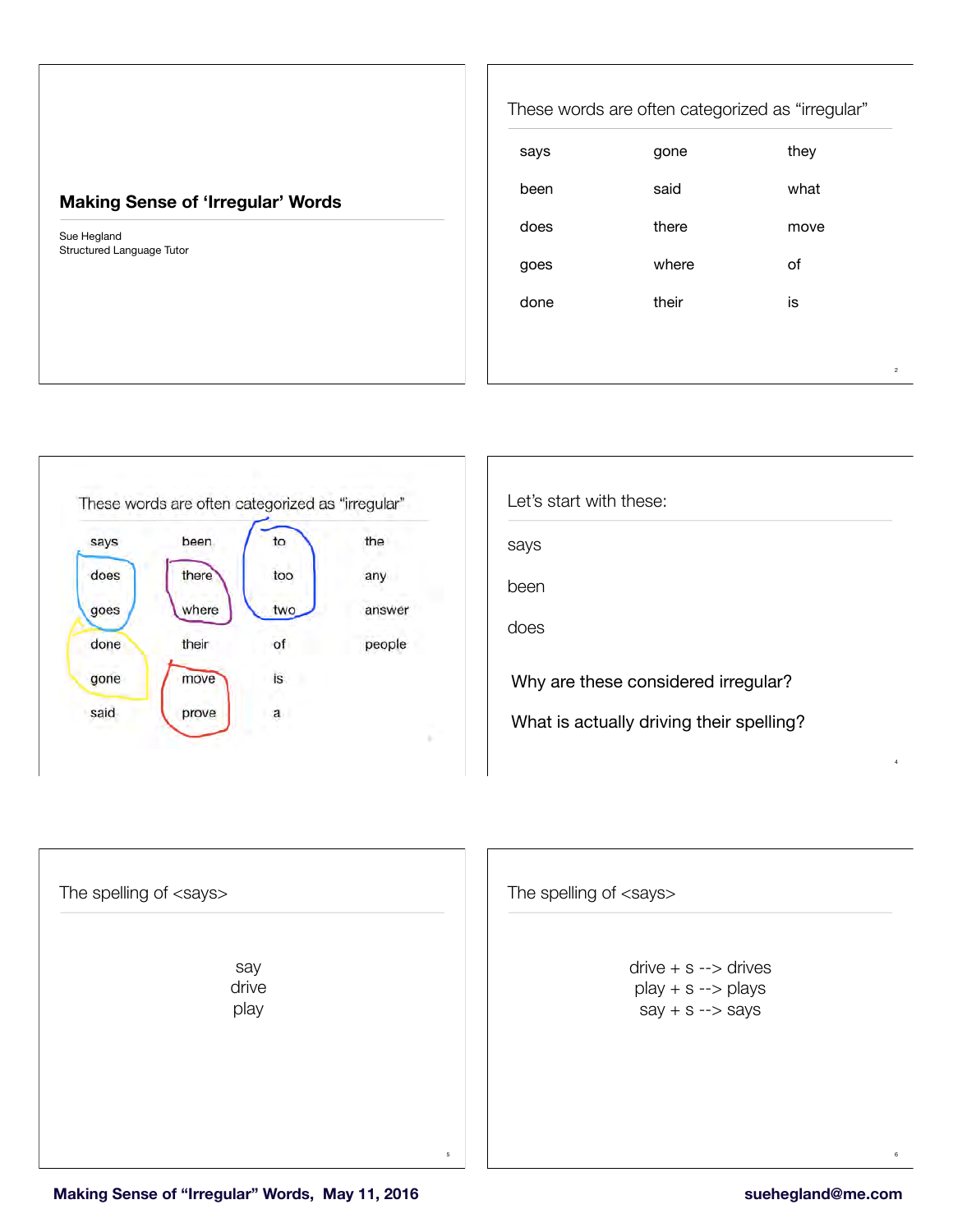| The spelling of <been></been>                      |                                                                                                           |                                                                                  | Many "irregular" words are complex                                                                   |                                                                                                      |
|----------------------------------------------------|-----------------------------------------------------------------------------------------------------------|----------------------------------------------------------------------------------|------------------------------------------------------------------------------------------------------|------------------------------------------------------------------------------------------------------|
| will<br>take<br>rise<br>fall<br>eat<br>drive<br>be | past participle<br>$take/+ en$<br>$rise/ + en$<br>$fall + en$<br>$eat + en$<br>$drive/ + en$<br>$be + en$ | I have ______.<br>taken<br>risen<br>fallen<br>eaten<br>driven<br>been<br>$*bin?$ | do<br>go<br>$do + ing \rightarrow doing$<br>$do + es \rightarrow does$<br>$do + ne \rightarrow done$ | ing<br>es<br>ne<br>$go + ing \rightarrow going$<br>$go + es -- > goes$<br>$go + ne \rightarrow gone$ |
|                                                    |                                                                                                           | *ben?                                                                            |                                                                                                      | See Pete Bowers' work for more on this                                                               |
|                                                    |                                                                                                           | $\overline{7}$                                                                   |                                                                                                      |                                                                                                      |

|              |              | Why do we consider these words irregular?         |   | Why do we consider these words irregular?                                                                   |
|--------------|--------------|---------------------------------------------------|---|-------------------------------------------------------------------------------------------------------------|
| says<br>been | does<br>done | gone<br>goes                                      |   | Assumption: The purpose of the spelling system is<br>to represent pronunciation directly<br>speech --> text |
|              |              | Assumption: The purpose of the spelling system is |   |                                                                                                             |
|              |              |                                                   | 9 | 10                                                                                                          |

|                                                                                          |               |           |                                                                                          | Why do we consider these words irregular?                                     |  |  |
|------------------------------------------------------------------------------------------|---------------|-----------|------------------------------------------------------------------------------------------|-------------------------------------------------------------------------------|--|--|
| Why do we consider these words irregular?                                                |               |           |                                                                                          |                                                                               |  |  |
| Assumption: The purpose of the spelling system is<br>to represent pronunciation directly |               |           | Assumption: The purpose of the spelling system is<br>to represent pronunciation directly |                                                                               |  |  |
| speech $\rightarrow$ text                                                                |               |           |                                                                                          | speech $\rightarrow$ text                                                     |  |  |
| What does the evidence show?                                                             |               |           |                                                                                          | We teach frequency of grapheme usage right away;<br>we teach morphology later |  |  |
| $say + s$                                                                                | $d\circ$ + es | $qo + ne$ |                                                                                          |                                                                               |  |  |
| $be + en$                                                                                | $do + ne$     | $qo + es$ |                                                                                          |                                                                               |  |  |
|                                                                                          |               |           |                                                                                          |                                                                               |  |  |
|                                                                                          |               |           | 11                                                                                       | 12                                                                            |  |  |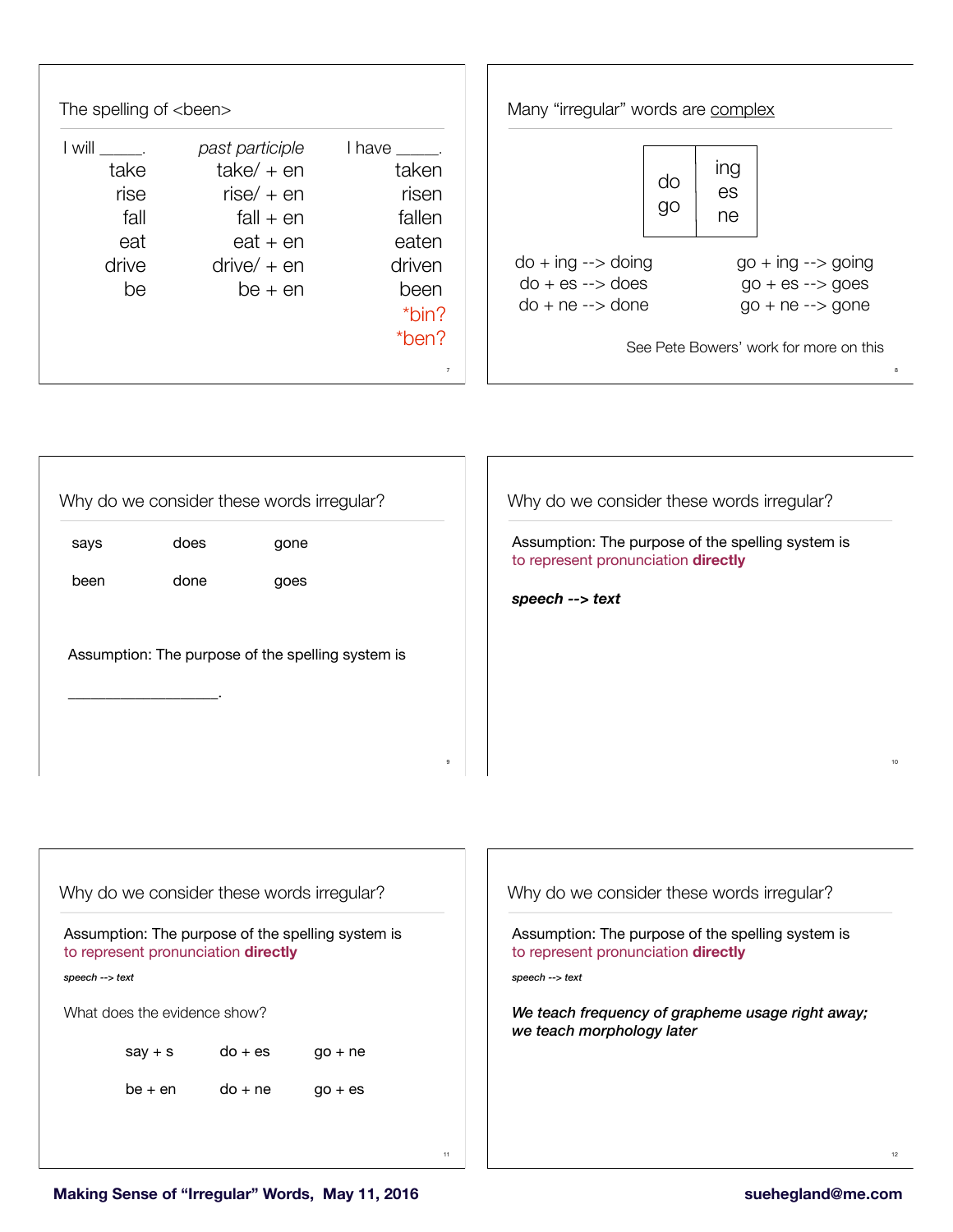







#### **Making Sense of "Irregular" Words, May 11, 2016** Suehegland@me.com **suehegland@me.com**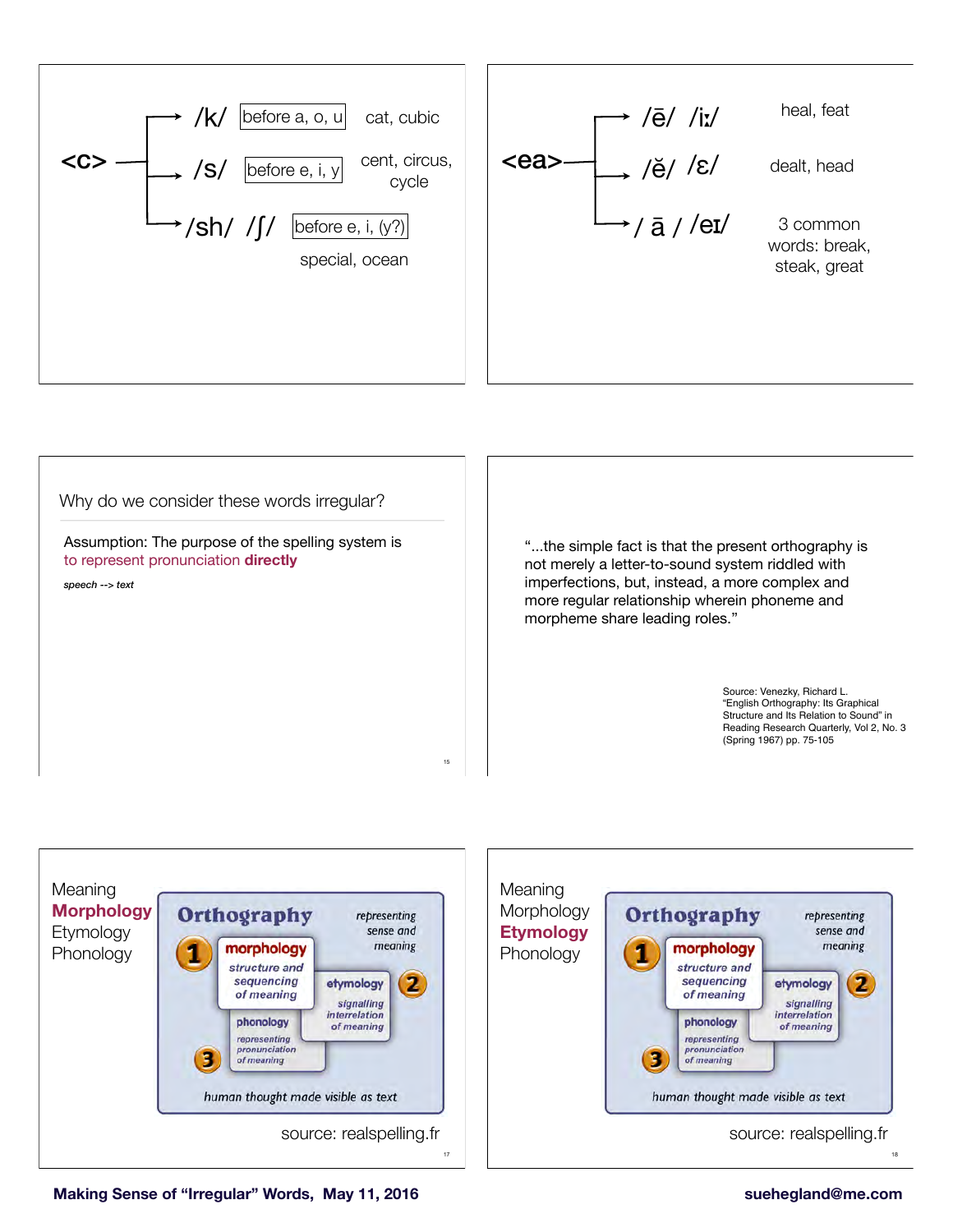A better way to spell?

• hEr

• here, hear

# Homophone Principle

When two or more words in English are pronounced the same but mean different things, whenever possible they will be spelled differently.

Source: Venezky, Richard L. The American Way of Spelling, The Guilford Press, 1999

| or            | oar        | ore   |
|---------------|------------|-------|
| way           | weigh      | whey  |
| aisle         | ľШ         | isle  |
| tax           | tacks      |       |
| guest         | guessed    |       |
| aloud         | allowed    |       |
| praise        | preys      | prays |
| tease         | teas       | tees  |
| tense         | tents      |       |
| I scream      | ice cream  |       |
| your analysis | urinalysis |       |

## A better way to spell?

- hEr
- here, hear
- Homophones allow for rapid differentiation of meaning comprehension
- Spelling connects us to meaning through morphemes **and graphemes**

| obey                  |
|-----------------------|
| they<br>hey<br>survey |
|                       |
|                       |

| lay  | pay  | $<\alpha y$ | say     |
|------|------|-------------|---------|
| lays | pays |             | says    |
| laid | paid | <ai></ai>   | said    |
|      |      |             | *sed    |
|      |      |             | *siad   |
|      |      |             | $*$ sez |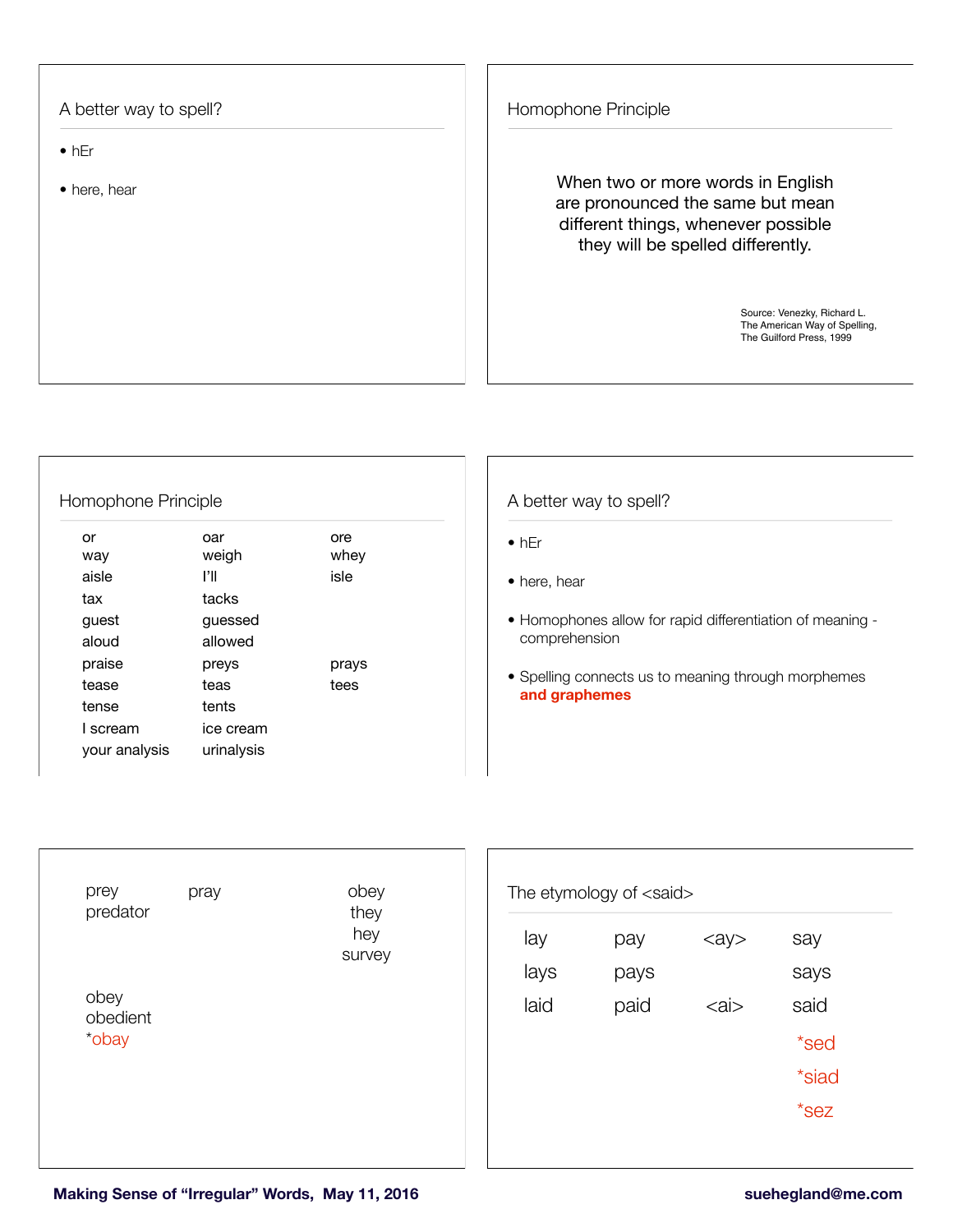### The synchronic etymology of <there>

| hear  | here  | their possessive |
|-------|-------|------------------|
| heard | there | them object      |
| herd  | where | they subject     |

## "Buy one word, get lots more free"

We can **make sense of** "irregular" words "easily confused words"

When? Then. Where? There. Whence? Thence.

Source: Gina Cooke

# whence | (h) wens | (also from whence)

adverb formal or archaic from what place or source: whence does Congress derive this power?

# thence | ðɛns | (also from thence)

adverb formal from a place or source previously mentioned: they intended to cycle on into France and thence home via Belgium.

When? Then. Where? There. Whence? Thence. What? That.

Source: Gina Cooke

Clarification questions?

Etymology drives grapheme choice

hear

here

prey

move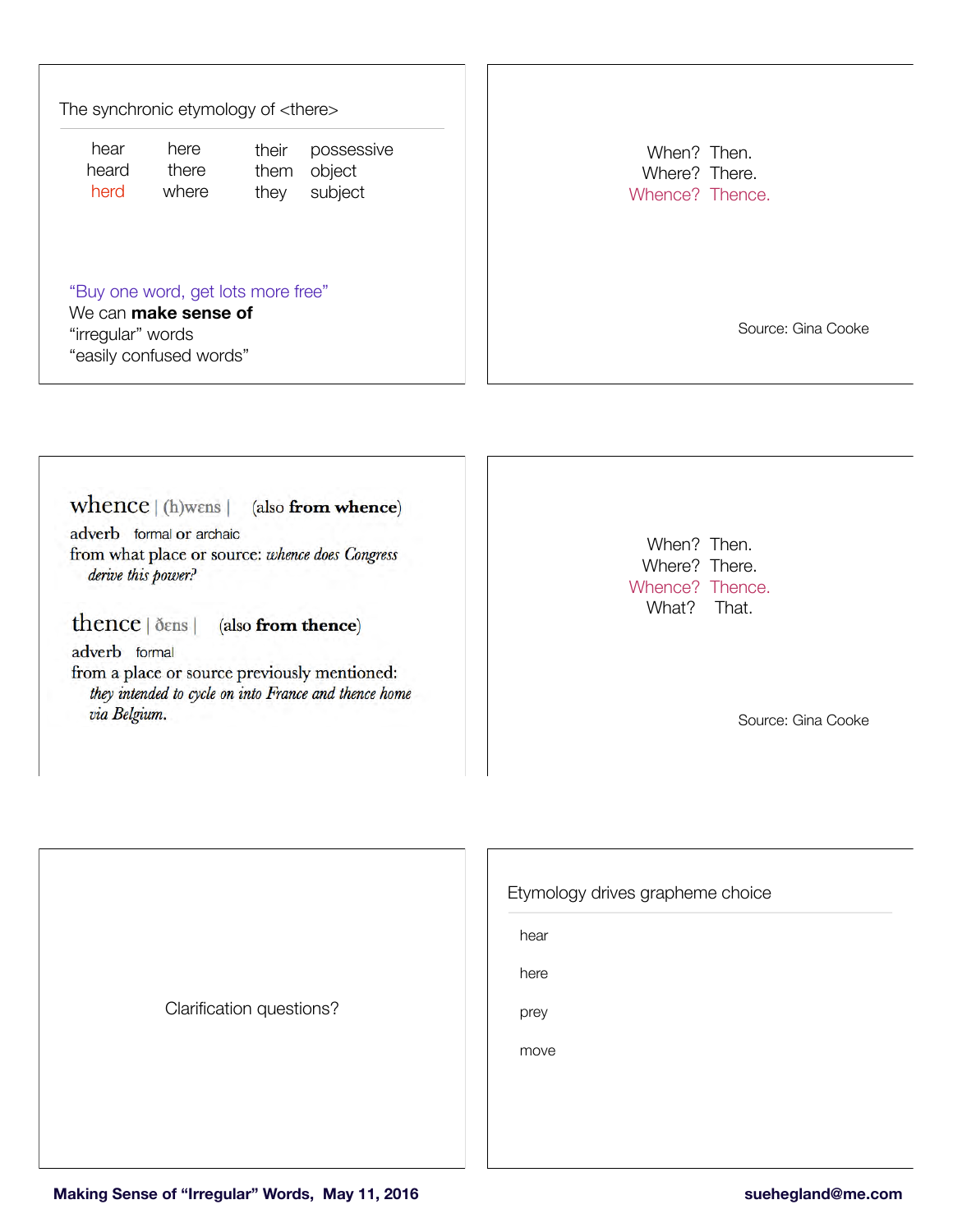

*IF* we study them in relationship to words that share structure and meaning. That is how English spelling works!

| of | off | ONLINE ETYMOLOGY DICTIONARY                                                                                                                                                                                                                                                                                                                                                                                                                                                                                                                                                                                                                                                                                                                      |
|----|-----|--------------------------------------------------------------------------------------------------------------------------------------------------------------------------------------------------------------------------------------------------------------------------------------------------------------------------------------------------------------------------------------------------------------------------------------------------------------------------------------------------------------------------------------------------------------------------------------------------------------------------------------------------------------------------------------------------------------------------------------------------|
|    |     | Search: off<br><b>OK</b><br>A B C D E F G H I J K L M N O P Q R S T U V W X                                                                                                                                                                                                                                                                                                                                                                                                                                                                                                                                                                                                                                                                      |
|    |     | off (adv.)<br>by c. 1200 as an emphatic form of Old English of (see $qf$ ), employed in the adverbial<br>use of that word. The prepositional meaning "away from" and the adjectival sense of<br>"farther" were not firmly fixed in this variant until 17c., but once they were they left the<br>original of with the transferred and weakened senses of the word. Meaning "not<br>working" is from 1861. Off the cuff (1938) is from the notion of speaking from notes<br>written in haste on one's shirt cuffs. Off the rack (adj.) is from 1963; off the record is<br>from 1933; off the wall "crazy" is 1968, probably from the notion of a lunatic<br>"bouncing off the walls" or else in reference to carom shots in squash, handball, etc. |
|    |     | off $(v_0)$<br>"to kill," 1930, from off (adv.). Earlier verbal senses were "to defer" (1640s), "to move<br>off" (1882). Related: Offed.                                                                                                                                                                                                                                                                                                                                                                                                                                                                                                                                                                                                         |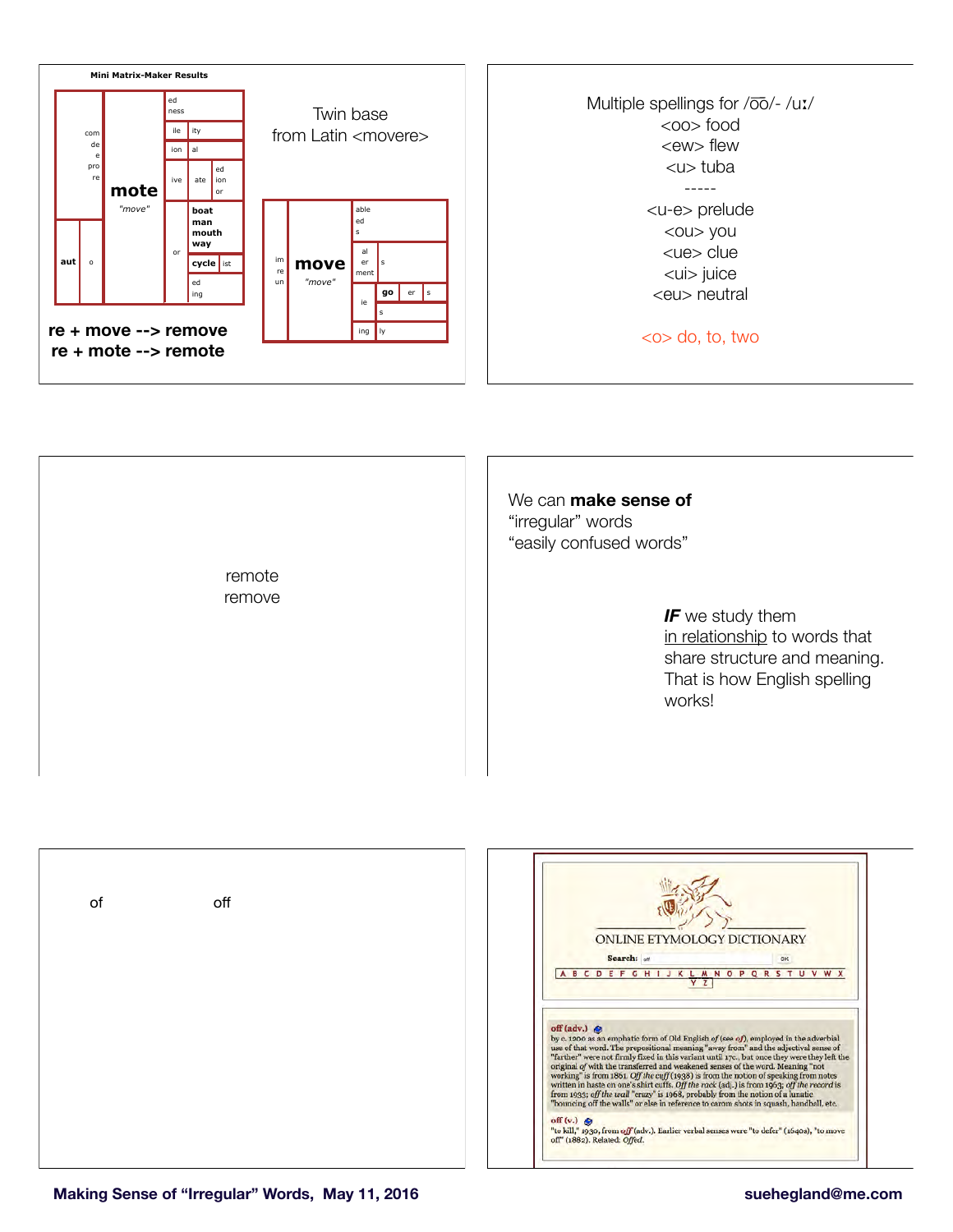| of       | off       | • Lexical (content) words:<br>nouns, verbs, adjective, adverbs<br>· "dictionary" words<br>. carry meaning in text                                                                                    |
|----------|-----------|------------------------------------------------------------------------------------------------------------------------------------------------------------------------------------------------------|
| function | lexical   | · stressed in connected speech                                                                                                                                                                       |
| word     | (content) | • "open class" - new words added all the time                                                                                                                                                        |
|          | word      | • Function words:<br>articles, conjunctions, pronouns, prepositions,<br>auxiliary verbs<br>• "grammar" words<br>• often unstressed in connected speech<br>• "closed class" - English has roughly 300 |

| Conventions                                                                                                                                                                       |                         |
|-----------------------------------------------------------------------------------------------------------------------------------------------------------------------------------|-------------------------|
| • Function words can be written with as few letters as<br>phonology allows, often 2 letters:                                                                                      |                         |
| $\langle$ as>, $\langle$ in>, $\langle$ on>, $\langle$ go>, $\langle$ by>, $\langle$ l>, $\langle$ a>                                                                             |                         |
| . Content words must be at least 3 letters:                                                                                                                                       |                         |
| $\langle \text{eqq}\rangle$ , $\langle \text{odd}\rangle$ , $\langle \text{ebb}\rangle$ , $\langle \text{awe}\rangle$ , $\langle \text{err}\rangle$ , $\langle \text{dye}\rangle$ |                         |
| • When function and content words are homophones,<br>content word will be longer when possible                                                                                    |                         |
|                                                                                                                                                                                   | Source: realspelling.fr |

| off             |     |
|-----------------|-----|
| content<br>word |     |
| too             |     |
| inn             |     |
| bye             | buy |
| bee             |     |
| due             | dew |
| butt            |     |
|                 |     |



Why do we consider these words irregular?

- Assumption: primary purpose of spelling is to represent pronunciation **directly**
- What does the evidence in our writing system